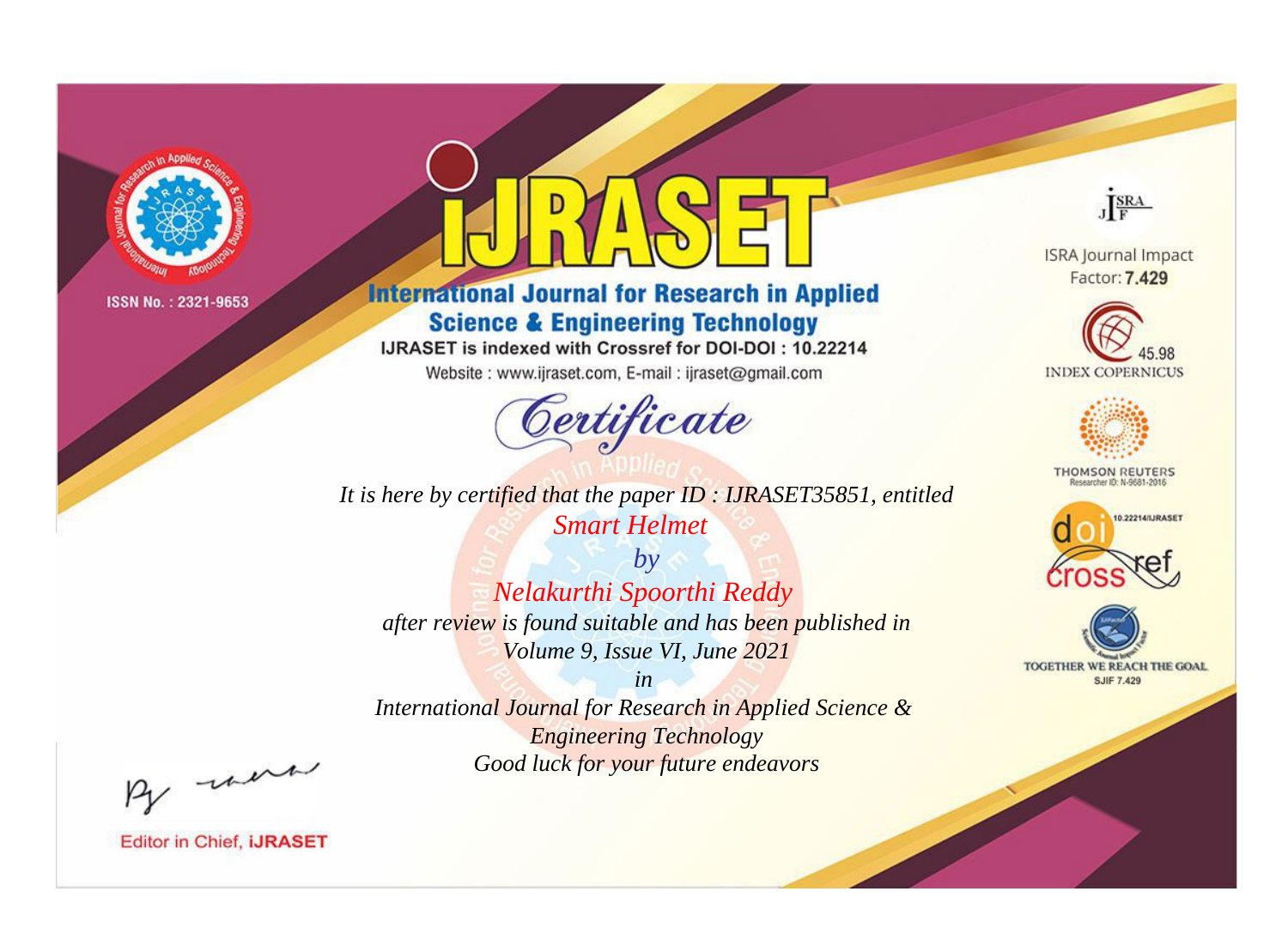

# **International Journal for Research in Applied Science & Engineering Technology**

IJRASET is indexed with Crossref for DOI-DOI: 10.22214

Website: www.ijraset.com, E-mail: ijraset@gmail.com



JERA

**ISRA Journal Impact** Factor: 7.429





**THOMSON REUTERS** 



TOGETHER WE REACH THE GOAL **SJIF 7.429** 

*It is here by certified that the paper ID : IJRASET35851, entitled Smart Helmet*

*by Devarashetty Sai Ramya after review is found suitable and has been published in Volume 9, Issue VI, June 2021*

*in* 

*International Journal for Research in Applied Science & Engineering Technology Good luck for your future endeavors*

By morn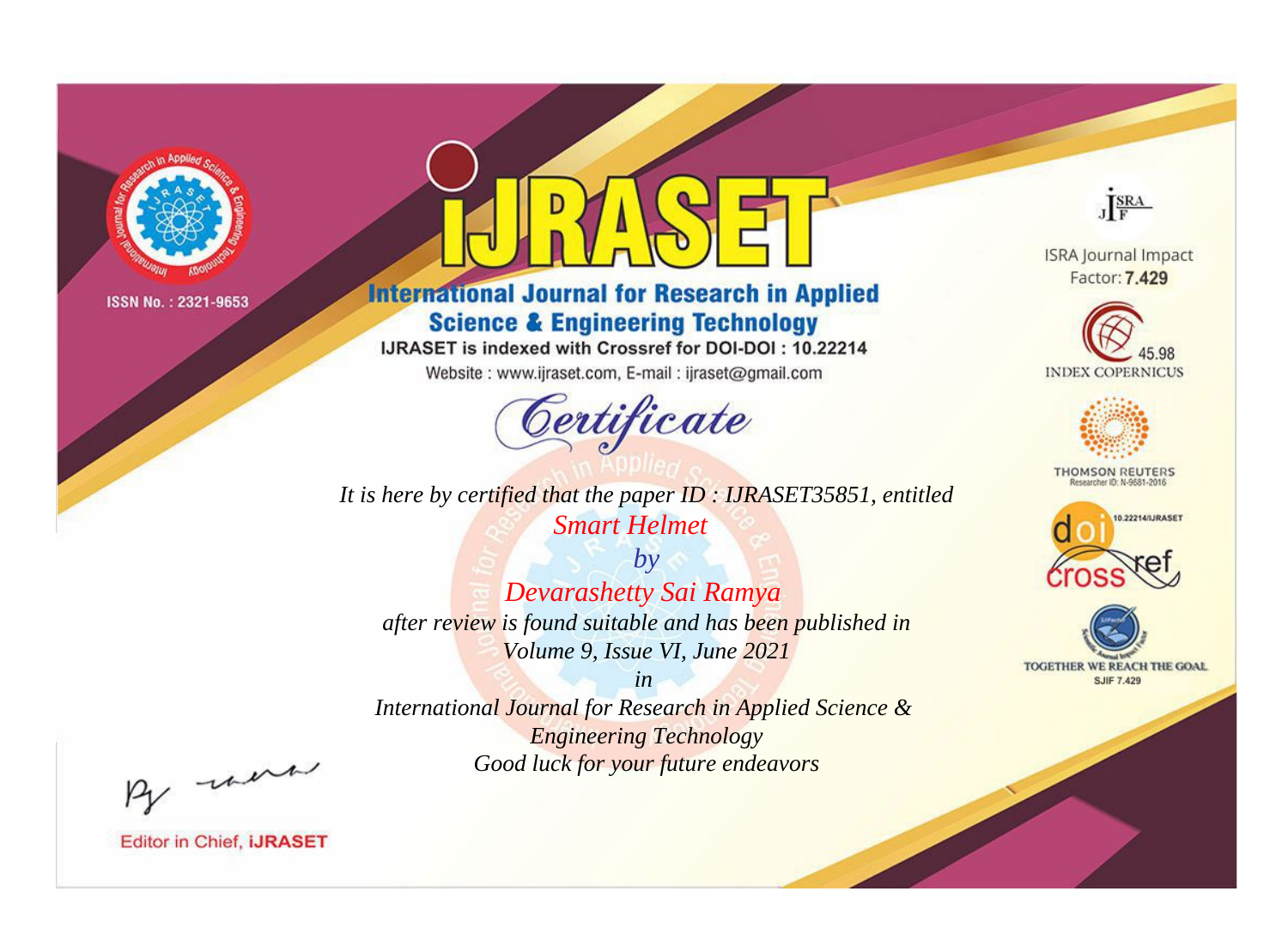

# **International Journal for Research in Applied Science & Engineering Technology**

IJRASET is indexed with Crossref for DOI-DOI: 10.22214

Website: www.ijraset.com, E-mail: ijraset@gmail.com



*It is here by certified that the paper ID : IJRASET35851, entitled Smart Helmet*

*by Savilla Bhaskar after review is found suitable and has been published in Volume 9, Issue VI, June 2021*

*in International Journal for Research in Applied Science & Engineering Technology Good luck for your future endeavors*



**ISRA Journal Impact** Factor: 7.429





**THOMSON REUTERS** 





By morn